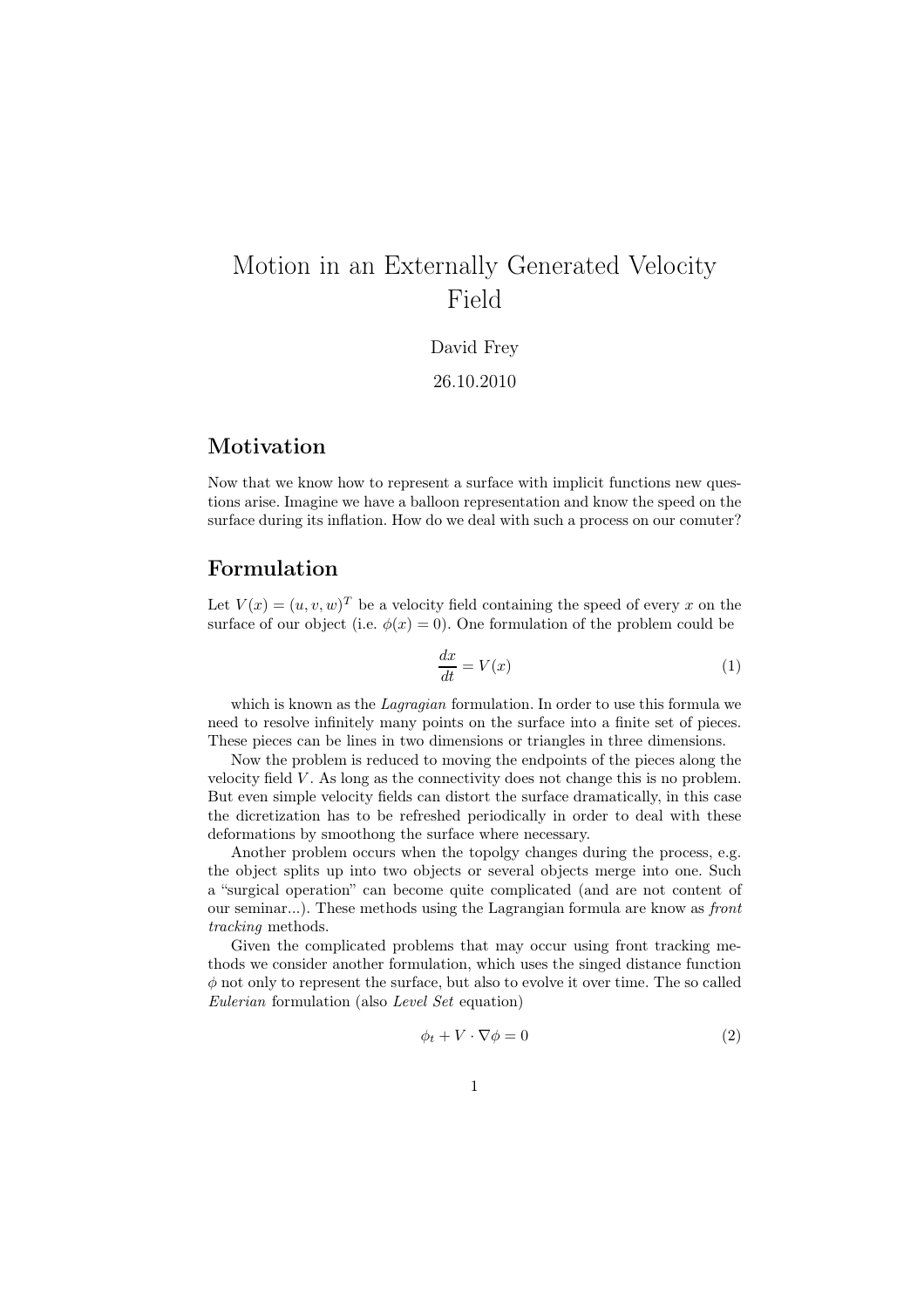can be used to do this. This representation is quite smart, because the conectivity is not important at all and no surgical operations are needed.

But it can be problematic to use this formula, when the velocity field is only defined on the surface (as we assumed). Luckily  $V$  is often already defined throughout the domain by the physical laws or the like. In fact we only need a band around the surface to compute the solution properly.

Another difficulty will arise with non continous velocity fields. Consider for example  $V = (1, 0, 0)^T$  on the surface and vanishing everywhere else. As  $\phi(x_i) \neq$ 0 almost everywhere the surface will not move. Notice that this is also the case if V is the same on the surface and continuous on a band of size  $\epsilon$  and zero elsewhere, as long as  $\Delta x$  is not considerably larger than  $\epsilon$ . Given this circumstance it would be nice to reduce the variation of the velocity field to a minimum, wouldn't it?

Let us point out some things first: To begin with the values of  $V$  on the surface cannot be changed, because they dictate the movement of the surface, regardless of the variation of the velocity field. But if we cannot resolve the variation of the valocity properly the result will not be accurate. Second the velocity off the interface is irrelevant for us, even if it is inherited by some physical calculation, otherwise the Lagangian formula (1) could never solve our problem.

That is to say the velocity variation normal to the surface can be omitted whereas the variaton tangetial to the surface has to be well resolved because it regulates the movement. Thus the minimal variation of  $V$  will be achieved by restricting the velocity to be constant in normal direction (which means zero variation). As this generally leads to a multivalued velocity field another approach seems sensible: if we assign  $V(x)$  the value of  $V(x_c)$  with  $x_c$  the closest point on the surface to x the velocity is off the interface is approximately constant.

### Spatial Discretization

#### Upwind Differencing

We have defined  $\phi$  and V on every grid point on the surface we now want to employ numerical methos to calculate the surface evolution. But first some notation:  $\phi^n := \phi(t^n)$  contains the values of  $\phi$  at given time  $t^n$ , similarly  $V^n$  is the speed at time  $t^n$  and  $t^{n+1} := t^n + \Delta t$ . We use the *forward Euler method* as time discretization of (2) until later, which results in

$$
\frac{\phi^{n+1}-\phi^n}{\Delta t}+V^n\cdot\nabla\phi^n.
$$

At first sight one could try to evaluate the spatial derivates with the finite difference methods mentiond in earlier chapters. Unfortunately this attempt fails, so let us take a look at the expanded formula

$$
\frac{\phi^{n+1} - \phi^n}{\Delta t} + u^n \phi^n_x + v^n \phi^n_y + w^n \phi^n_z.
$$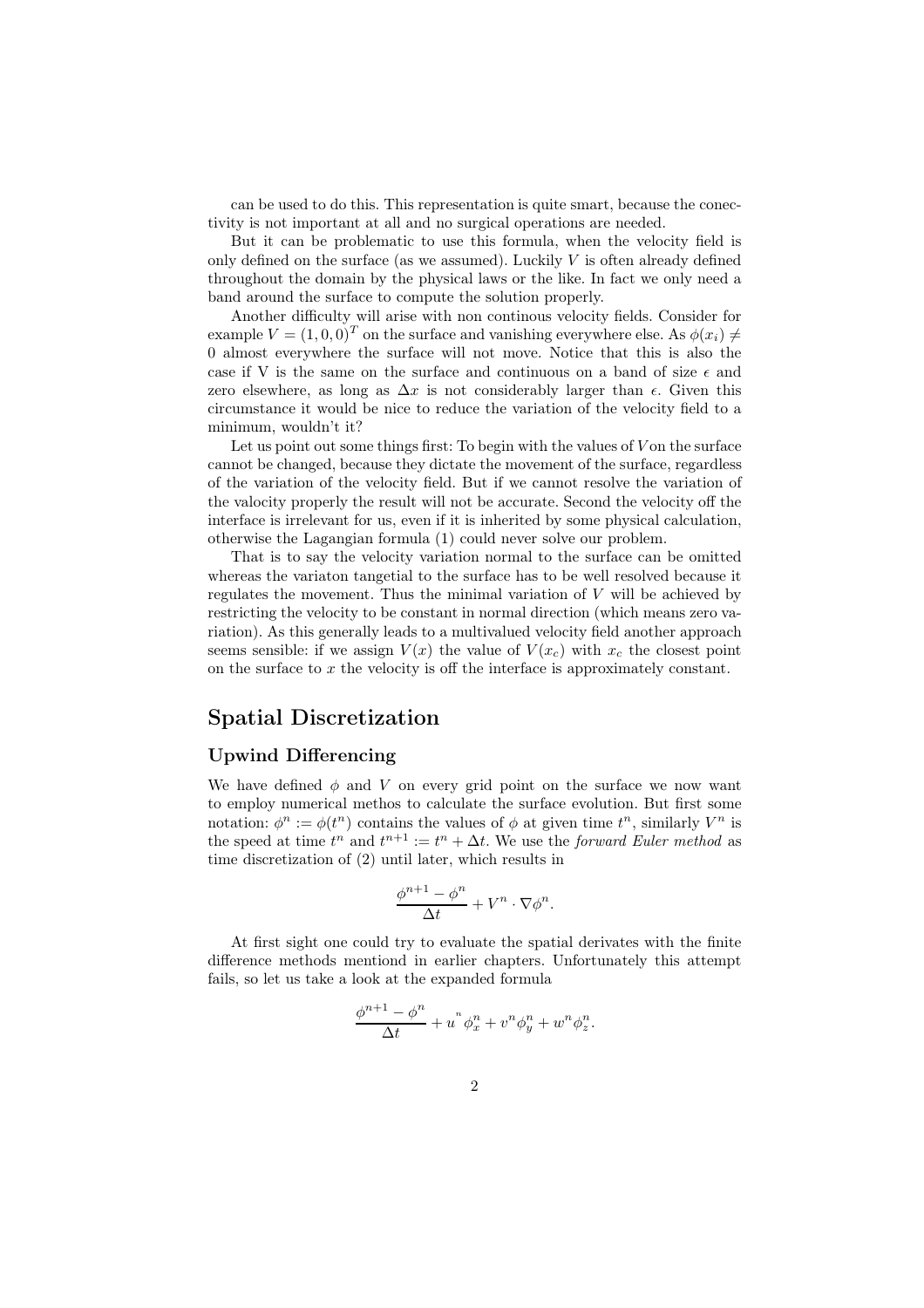Let us go through this dimension by dimension, considering only the  $u^n \phi_x^n$ term at a fixed point  $x_i$ . If  $u_i^n > 0$  the surface moves to the right in x-direction. This suggests that the new value of  $\phi(x_i)$  at the end of the time step lies on the left of  $x_i$  at the begining of the time step. Likewise the new value of  $\phi(x_i)$ will lie to the right of  $x_i$  if  $u_i^n < 0$ . Obvioulsy  $D^-\phi$  is the better solutiuon in the first case since  $D^+\phi$  is "looking in the wrong direction" (vice versa in the second case). This method, known as upwinding, results in a first order accurate method, because the forward/backward difference are first order, i.e. the errors are  $O(\Delta x)$ .

Combining forward Euler with upwinding yields a consistent finite difference approximation to the partial differnetial equation in formula (2). The Lax-Richtmyer equivalence theorem tells us that such an approximation to a linear partial differnetial equation is convergent if and only if it is stable. This can be ensured by the Courant-Friedrichs-Lewy condition, which essentially guarantees that the numerical speed  $\frac{\Delta x}{\Delta t}$  is at least as fast as the physical speed |u|. This yields a time step restriction

$$
\Delta t < \frac{\Delta x}{\max\{|u|\}}
$$

where  $max\{|u|\}$  is the maximum over the entire domain. The usual implementation of this condition is by choosing the CFL number  $\alpha$  with

$$
\alpha := \Delta t(\frac{\max\{|u|\}}{\Delta x})
$$

and  $0 < \alpha < 1$  (common choices are 0.9 or 0.5). In multiple dimensions a possible choice for  $\alpha$  is

$$
\alpha = \Delta t \max \{ \frac{|u|}{\Delta x} + \frac{|v|}{\Delta y} + \frac{|w|}{\Delta z} \} \qquad \text{or} \qquad \alpha = \Delta t \left( \frac{\max\{|V|\}}{\min\{|u|, |v|, |w|\}} \right).
$$

#### Hamilton-Jacobi ENO

After developing a first order accurate approximation we want to improve to higher order accuracy. Therefore we will use essentially nonoscillatory interpolation of  $\phi$  to gain better approximations to  $\phi^-$  and  $\phi^+$ . Using Newton polynomial interpolation we define the divided differences

$$
D_i^0 \phi := \phi_i \qquad D_{i + \frac{1}{2}}^1 \phi := \frac{D_{i + 1}^0 \phi - D_i^0 \phi}{\Delta x}
$$
  

$$
D_i^2 \phi := \frac{D_{i + \frac{1}{2}}^1 \phi - D_{i - \frac{1}{2}}^1 \phi}{2\Delta x} \qquad D_{i + \frac{1}{2}}^3 \phi := \frac{D_{i + 1}^2 \phi - D_i^2 \phi}{3\Delta x}.
$$

We approximate  $\phi$  and  $\phi'$  with

$$
\phi \approx Q_0(x) + Q_1(x) + Q_2(x) + Q_3(x) \qquad \phi' \approx Q_1'(x) + Q_2'(x) + Q_3'(x).
$$

In order to find the first order approximation for  $(\phi_x^-)_i$  we start with  $k = i-1$ , for  $(\phi_x^+)_i$  with  $k = i$ . Then the Newton interpolation method delivers

$$
Q_1(x) = (D_{k+\frac{1}{2}}^1 \phi)(x - x_i) \quad \text{and} \quad Q_1'(x) = D_{k+\frac{1}{2}}^1 \phi \tag{3}
$$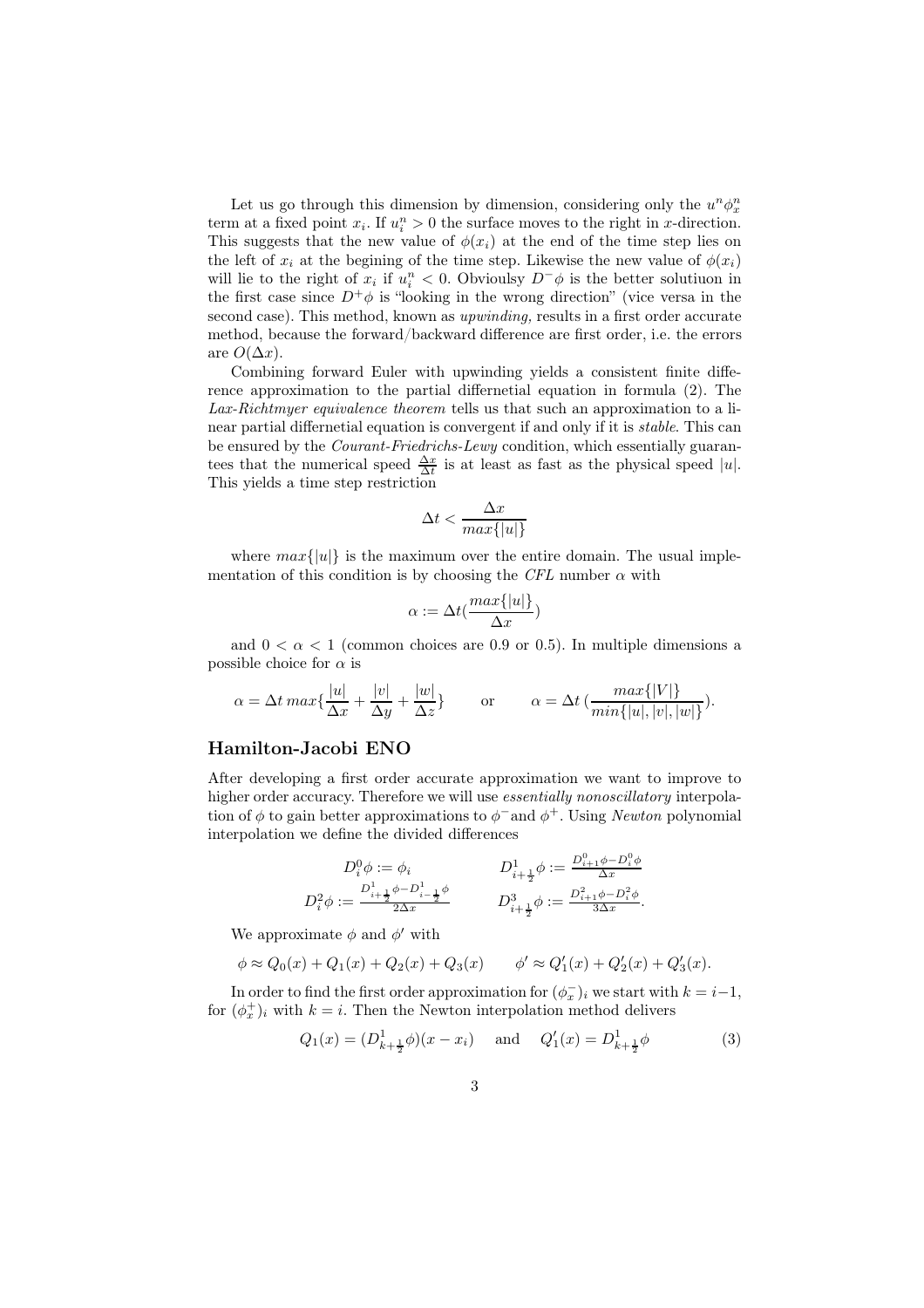which is excatly the first order upwinding difference developed earlier.

Next is the second order accurate correction to formulas (3). Here there is a choice to be made: do we include  $D_k^2 \phi$  or  $D_{k+1}^2 \phi$  in  $Q_2$ ? In general interpolation near large variations is dangerous, as it leads to overshoots in the interpolating functions. Hence we compare  $|D_k^2 \phi|$  and  $|D_{k+1}^2 \phi|$  and choose the normwise smaller one. So if  $|D_k^2 \phi| \leq |D_{k+1}^2 \phi|$  we set  $c = D_k^2 \phi$  and  $k^* = k - 1$  (for later on) and otherwise  $c = \overline{D_{k+1}^2 \phi}$  and  $\overline{k^*} = k$ . This leads to

$$
Q_2(x) = c(x - x_k)(x - x_{k+1})
$$
 and  $Q'_2(x_i) = c(2(i - k) - 1)\Delta x$ 

which is a second order accurate approximation.

Similarly the third order approximation is deriverd, comparing  $|D_{k^*+\frac{1}{2}}^3\phi|$ with  $|D_{k^*+\frac{3}{2}}^3\phi|$  and seting the smaller one as  $c^*$ . With this we define

$$
Q_3(x) = c^*(x - x_{k^*})(x - x_{k^*+1})(x - x_{k^*+2})
$$
 and  $Q'_3(x_i) = c^*(3(i - k^*)^2 - 6(i - k^*) + 2)(\Delta x)^2$ 

which leads to a third order accurate approximation.

In the process of interpolation we have different possible third order accurate approximations, which can be convex combined cleverly to gain 5th order accuray in smooth regions.

### Temporal Descretization

#### TVD Runge Kutta Scheme

Usually the first order accurate temporal approximation of the forward Euler is sufficient to delivery acceptable result, but in some cases a more accurate method can be helpful. For this reason we will develop a third order accurate total variation diminishing Runge Kutta scheme. We assume the forward Euler to be TVD and construct higher order approximations by take additional Eulersteps and convex combining them. The first step goes from  $t^n$  to  $t^{n+1}$ , the second from  $t^{n+1}$  to  $t^{n+2}$ .

$$
\frac{\phi^{n+1} - \phi^n}{\Delta t} + V^n \cdot \nabla \phi^n = 0 \tag{4}
$$

$$
\frac{\phi^{n+2} - \phi^{n+1}}{\Delta t} + V^{n+1} \cdot \nabla \phi^{n+1} = 0
$$
\n(5)

After that second order accuracy of the TVD scheme is achieved through averaging the two solutions

$$
\phi^{n+1} = \frac{1}{2}\phi^n + \frac{1}{2}\phi^{n+2}
$$

For third order accuracy we take the two approximations from (4) and (5) and average differently

$$
\phi^{n+\frac{1}{2}} = \frac{3}{4}\phi^n + \frac{1}{4}\phi^{n+2}
$$